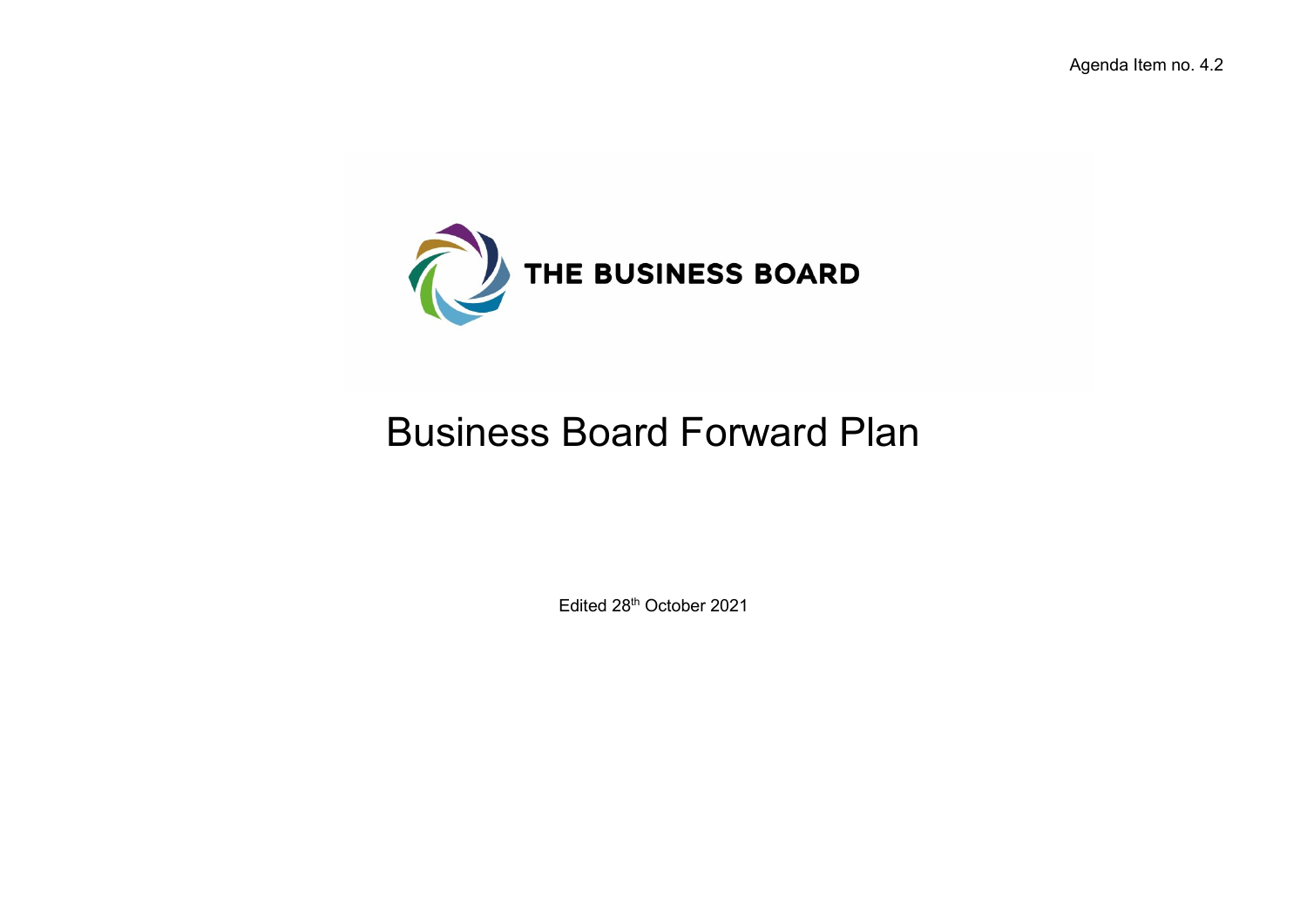|                | Business Board Meeting $-8$ <sup>th</sup> November 2021 (Public meeting)                        |                                       |                                      |          |                                                                                                                                                                                                                          |                                                                                          |             |
|----------------|-------------------------------------------------------------------------------------------------|---------------------------------------|--------------------------------------|----------|--------------------------------------------------------------------------------------------------------------------------------------------------------------------------------------------------------------------------|------------------------------------------------------------------------------------------|-------------|
|                | <b>Report Title</b>                                                                             | <b>Decision Maker</b>                 | Decision<br>Expected                 | Decision | Purpose                                                                                                                                                                                                                  | <b>Report Author</b>                                                                     | Lead Member |
| 1.             | Minutes of the Meeting<br>Held on 14th<br>September 2021                                        | <b>Business Board</b>                 |                                      |          | To approve the minutes of<br>the last meeting as a<br>correct record.                                                                                                                                                    |                                                                                          |             |
| 2.             | <b>Budget and</b><br>Performance Report                                                         | <b>Business Board</b>                 |                                      |          | To provide an update and<br>overview of MTFP funding<br>lines within the Business &<br>Skills Directorate.                                                                                                               | Vanessa<br>Ainsworth,<br>Finance<br>Manager                                              | Chair       |
| 3 <sub>1</sub> | <b>Strategic Funding</b><br>Management Review -<br>November 2021 &<br>Project Change<br>Request | Combined<br>Authority<br><b>Board</b> | 24 <sup>th</sup><br>November<br>2021 | Decision | To monitor and review<br>programme performance,<br>evaluation, outcomes and<br>risks. To approve a Project<br>Change Request for the<br>Manufacturing & Materials<br>R&D Centre (University of<br>Peterborough Phase 2). | Steve Clarke,<br>SRO LGF and<br>Market Insight &<br>Evaluation                           | Chair       |
| 4.             | Agri-Tech Sector<br>Strategy                                                                    | Combined<br><b>Authority Board</b>    | 24 <sup>th</sup><br>November<br>2021 | Decision | To approve and adopt the<br>Agri-Tech Sector<br>Strategy/Action Plan for<br>Cambridgeshire &<br>Peterborough.                                                                                                            | Martin Lutman,<br><b>Agri-Tech Sector</b><br><b>Specialist</b>                           | Chair       |
| 5.             | <b>Business Board Annual</b><br>Report                                                          | Combined<br><b>Authority Board</b>    | 24 <sup>th</sup><br>November<br>2021 |          | To note the Business<br><b>Board Annual Report</b><br>2020-2021.                                                                                                                                                         | Domenico Cirillo,<br><b>Business</b><br>Programmes &<br><b>Business Board</b><br>Manager | Chair       |
| 6.             | <b>Forward Plan</b>                                                                             | <b>Business Board</b>                 |                                      |          | To note the Forward Plan.                                                                                                                                                                                                | Monitoring<br>Officer for<br>Combined<br>Authority                                       | Chair       |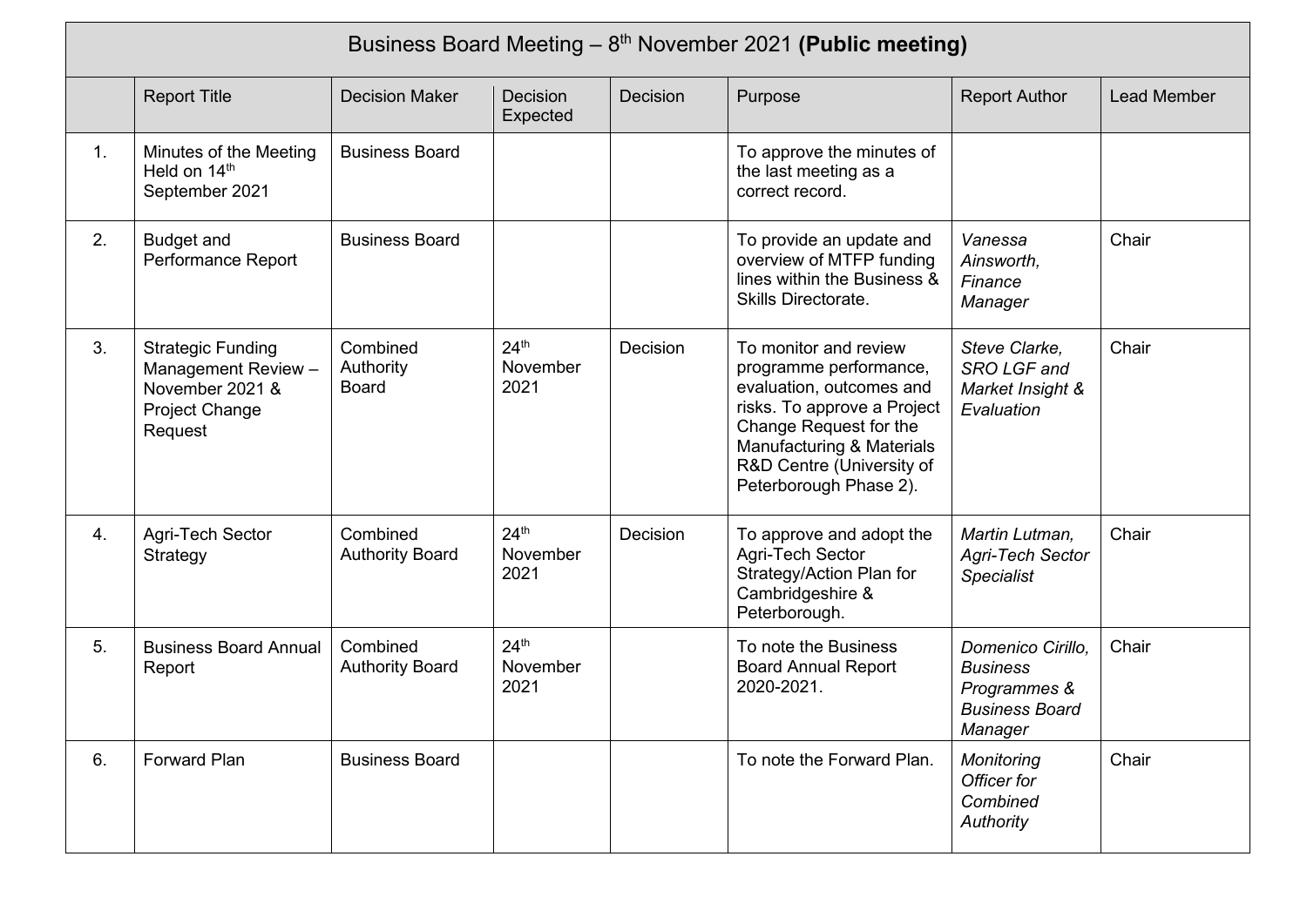|    | Business Board Meeting - 10th January 2022                                                              |                                       |                                  |                 |                                                                                                                                                             |                                                                |                    |
|----|---------------------------------------------------------------------------------------------------------|---------------------------------------|----------------------------------|-----------------|-------------------------------------------------------------------------------------------------------------------------------------------------------------|----------------------------------------------------------------|--------------------|
|    | <b>Report Title</b>                                                                                     | <b>Decision Maker</b>                 | <b>Decision</b><br>Expected      | <b>Decision</b> | Purpose                                                                                                                                                     | <b>Report Author</b>                                           | <b>Lead Member</b> |
| 1. | Minutes of the Meeting<br>Held on 8 <sup>th</sup> November<br>2021                                      | <b>Business Board</b>                 |                                  |                 | To approve the minutes of<br>the last meeting as a<br>correct record.                                                                                       |                                                                |                    |
| 2. | <b>Budget and</b><br>Performance Report                                                                 | <b>Business Board</b>                 |                                  |                 | To provide an update and<br>overview of MTFP funding<br>lines within the Business &<br>Skills Directorate.                                                  | Vanessa<br>Ainsworth.<br><b>Finance Manager</b>                | Chair              |
| 3. | <b>Strategic Funding</b><br>Management Review -<br>January 2022                                         | Combined<br>Authority<br><b>Board</b> | 26 <sup>th</sup> January<br>2022 | Decision        | To monitor and review<br>programme performance,<br>evaluation, outcomes and<br>risks.                                                                       | Steve Clarke,<br>SRO LGF and<br>Market Insight &<br>Evaluation | Chair              |
| 4. | <b>Community Renewal</b><br>Fund (CRF) Bids<br>Update                                                   | Combined<br><b>Authority Board</b>    | 26 <sup>th</sup> January<br>2022 |                 | To update members on the<br>outcome of the submission<br>of bids to the CRF.                                                                                | Steve Clarke,<br>SRO LGF and<br>Market Insight &<br>Evaluation | Chair              |
| 5. | <b>Growth Works Inward</b><br>Investment Service -<br>request for recycled<br><b>Local Growth Funds</b> | Combined<br><b>Authority Board</b>    | 26 <sup>th</sup> January<br>2022 | Decision        | To approve the use of<br>recycled Local Growth<br>Funds to be reinvested into<br>the Inward Investment<br>Service line within the<br>Growth Works contract. | Steve Clarke,<br>SRO LGF and<br>Market Insight &<br>Evaluation | Chair              |
| 6. | <b>Growth Works</b><br>Management Review -<br>January 2022                                              | Combined<br><b>Authority Board</b>    | 26 <sup>th</sup> January<br>2022 |                 | To monitor and review<br>programme delivery and<br>performance.                                                                                             | Nigel Parkinson,<br>Growth Co Chair                            | Chair              |
| 7. | Economic & Skills<br>Insight Report                                                                     | <b>Business Board</b>                 |                                  |                 | To note the Economic and<br>Skills Insight Report.                                                                                                          | Alan Downton,<br><b>Interim</b><br>Programme<br>Manager        | Chair              |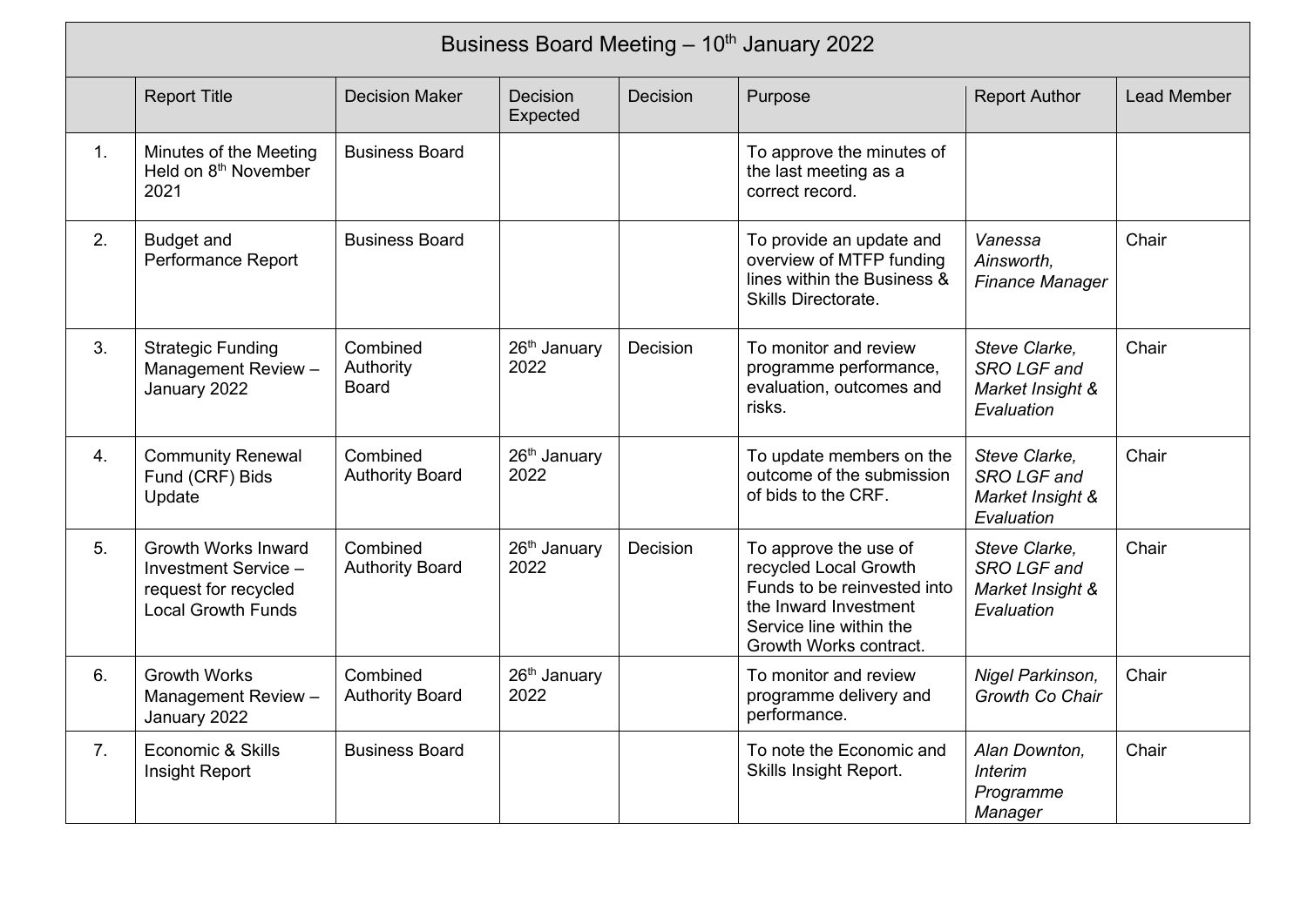| 8.  | <b>Business Board</b><br>Appointments                                 | Combined<br><b>Authority Board</b> | 26 <sup>th</sup> January<br>2022 | Decision | To confirm the appointment<br>of new Business Board<br>members.                                  | Domenico Cirillo,<br><b>Business</b><br>Programmes &<br><b>Business Board</b><br>Manager                                    | Chair |
|-----|-----------------------------------------------------------------------|------------------------------------|----------------------------------|----------|--------------------------------------------------------------------------------------------------|-----------------------------------------------------------------------------------------------------------------------------|-------|
| 9.  | <b>Adult Education Budget</b><br>- Delivery outcomes<br>and impact    | <b>Business Board</b>              |                                  |          | To present a review of the<br>CPCA's performance in<br>improving delivery of Adult<br>Education. | <b>Parminder Singh</b><br>Garcha, SRO<br><b>Adult Education</b>                                                             | Chair |
| 10. | <b>Combined Authority</b><br>Implications of the LEP<br><b>Review</b> | Combined<br><b>Authority Board</b> | 26 <sup>th</sup> January<br>2022 |          | To note the outcomes of<br>Government's national LEP<br>Review.                                  | John T Hill,<br>Director,<br><b>Business &amp;</b><br><b>Skills</b>                                                         | Chair |
| 11. | <b>Local Assurance</b><br>Framework                                   | Combined<br><b>Authority Board</b> | 26 <sup>th</sup> January<br>2022 |          | To approve the review of<br>the Local Assurance<br>Framework.                                    | Reena Roojam,<br>Lawyer &<br><b>Domenico Cirillo</b><br><b>Business</b><br>Programmes &<br><b>Business Board</b><br>Manager | Chair |
| 12. | <b>Forward Plan</b>                                                   | <b>Business Board</b>              |                                  |          | To note the Forward Plan.                                                                        | Monitoring<br>Officer for<br>Combined<br>Authority                                                                          | Chair |

| Business Board Meeting - 14th March 2022                           |                       |                      |                 |                                                                       |                      |             |
|--------------------------------------------------------------------|-----------------------|----------------------|-----------------|-----------------------------------------------------------------------|----------------------|-------------|
| <b>Report Title</b>                                                | <b>Decision Maker</b> | Decision<br>Expected | <b>Decision</b> | Purpose                                                               | <b>Report Author</b> | Lead Member |
| Minutes of the Meeting<br>Held on 10 <sup>th</sup> January<br>2022 | <b>Business Board</b> |                      |                 | To approve the minutes of<br>the last meeting as a<br>correct record. |                      |             |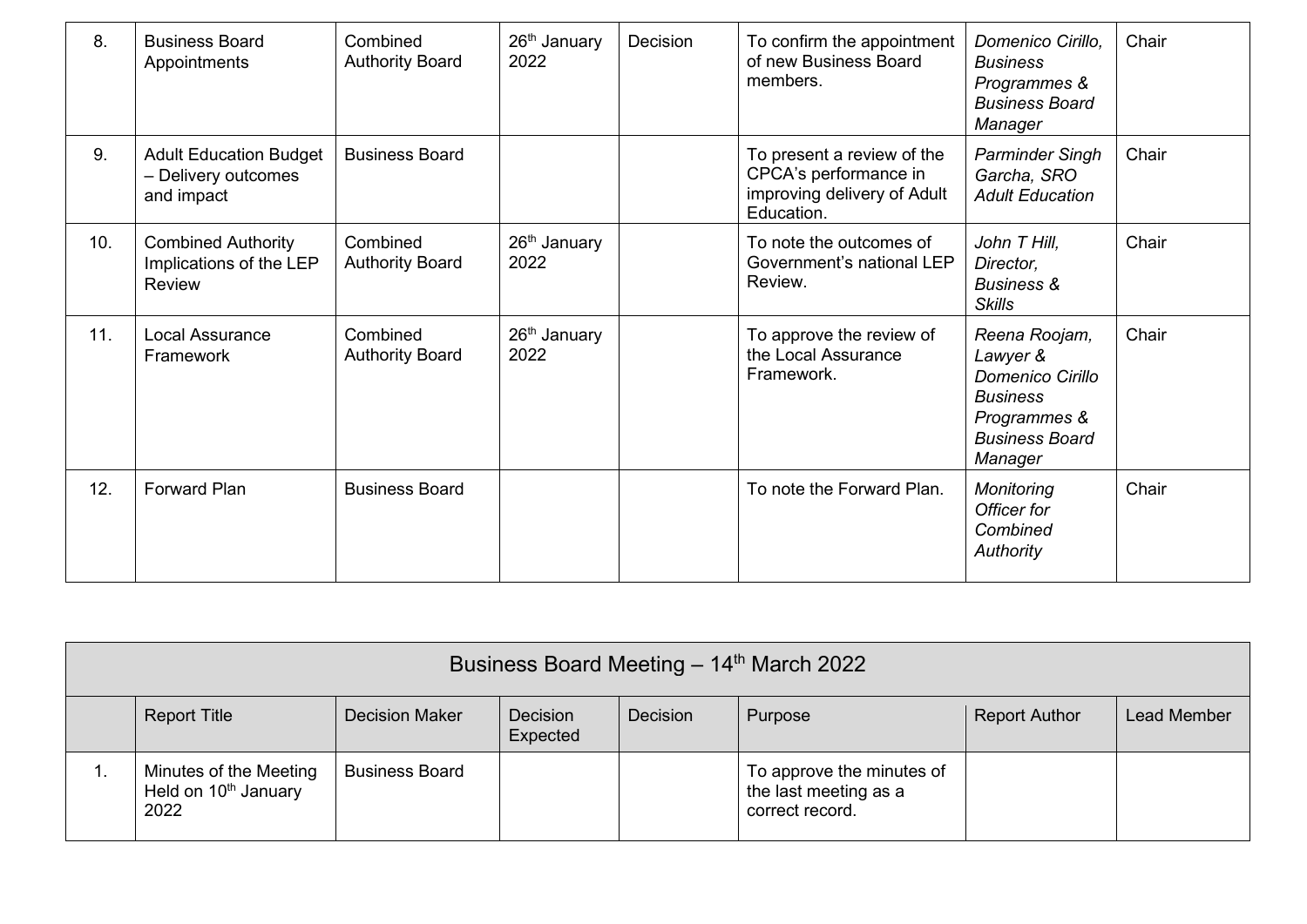| 2. | <b>Budget and</b><br>Performance Report                                            | <b>Business Board</b>                 |                                |          | To provide an update and<br>overview of MTFP funding<br>lines within the Business &<br>Skills Directorate. | Vanessa<br>Ainsworth,<br><b>Finance Manager</b>                                          | Chair |
|----|------------------------------------------------------------------------------------|---------------------------------------|--------------------------------|----------|------------------------------------------------------------------------------------------------------------|------------------------------------------------------------------------------------------|-------|
| 3. | <b>Strategic Funding</b><br>Management Review -<br><b>March 2022</b>               | Combined<br>Authority<br><b>Board</b> | 30 <sup>th</sup> March<br>2022 | Decision | To monitor and review<br>programme performance,<br>evaluation, outcomes and<br>risks.                      | Steve Clarke,<br>SRO LGF and<br>Market Insight &<br>Evaluation                           | Chair |
| 4. | <b>Business and Skills</b><br>Strategy                                             | Combined<br><b>Authority Board</b>    | 30 <sup>th</sup> March<br>2022 |          | To approve the draft<br>Business & Skills Strategy.                                                        | Alan Downton,<br><b>Interim</b><br>Programme<br>Manager                                  | Chair |
| 5. | <b>Digital Sector Strategy</b>                                                     | Combined<br><b>Authority Board</b>    | 30 <sup>th</sup> March<br>2022 |          | To approve and adopt the<br><b>Digital Sector Strategy for</b><br>Cambridgeshire &<br>Peterborough.        | Steve Clarke,<br>SRO LGF and<br>Market Insight &<br>Evaluation                           | Chair |
| 6. | <b>Business Board</b><br>Performance<br>Assessment and<br><b>Evaluation Report</b> | <b>Business Board</b>                 |                                |          | To present the final report<br>following the performance<br>assessment of the Board.                       | Domenico Cirillo,<br><b>Business</b><br>Programmes &<br><b>Business Board</b><br>Manager | Chair |
| 7. | <b>Enterprise Zones</b><br>Programme Update                                        | Combined<br><b>Authority Board</b>    | 30 <sup>th</sup> March<br>2022 |          | To provide members with<br>an update on the<br><b>Enterprise Zones</b><br>Programme.                       | Domenico Cirillo,<br><b>Business</b><br>Programmes &<br><b>Business Board</b><br>Manager | Chair |
| 8. | Opportunities to<br>Develop the Greater<br>South East Energy Hub                   | <b>Business Board</b>                 |                                |          | To note the opportunities<br>for a green manufacturing<br>supply chain and skills<br>requirements.         | Alan Downton,<br><b>Interim</b><br>Programme<br>Manager                                  | Chair |
| 9. | <b>Forward Plan</b>                                                                | <b>Business Board</b>                 |                                |          | To note the Forward Plan.                                                                                  | Monitoring<br>Officer for<br>Combined<br>Authority                                       | Chair |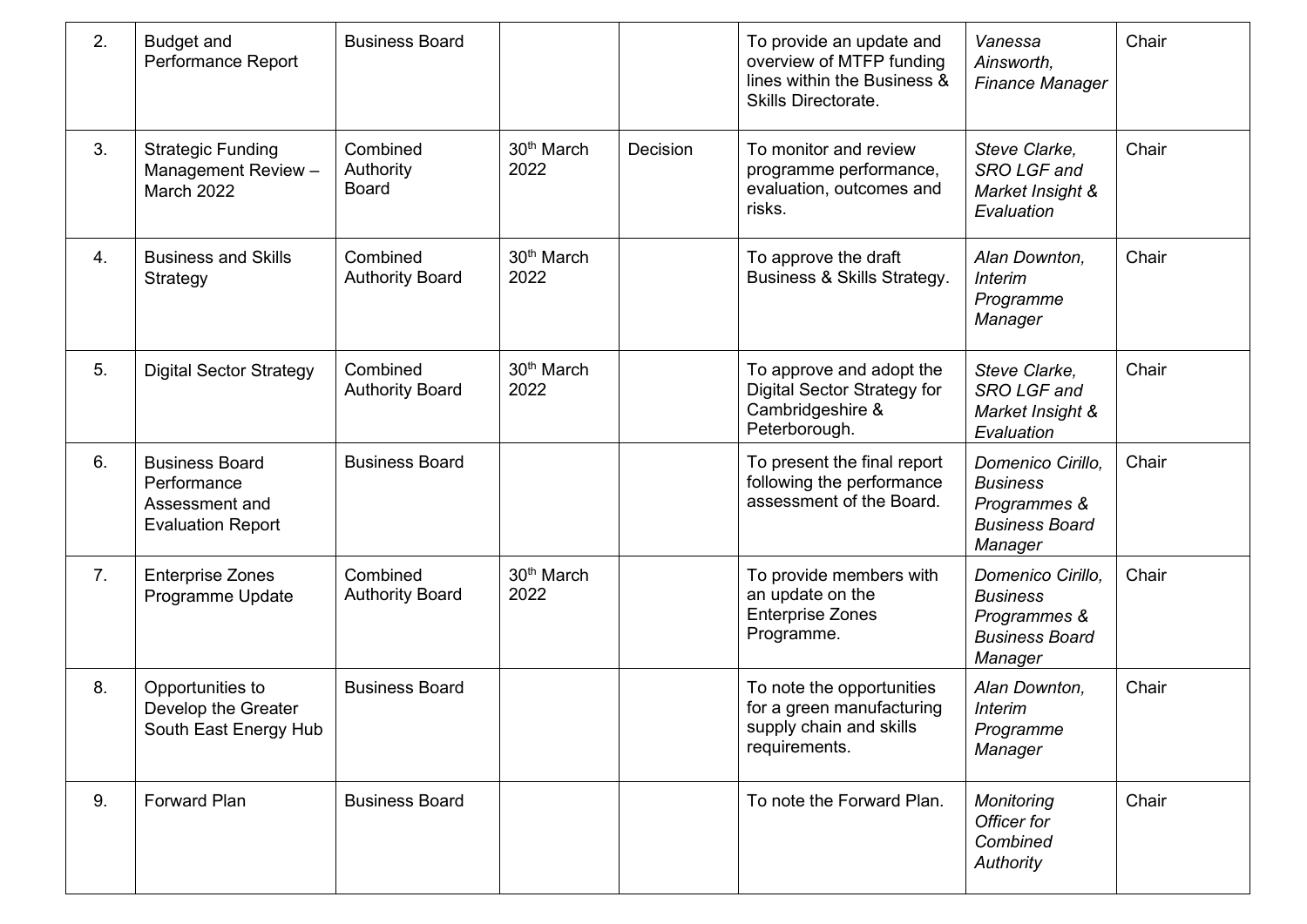|    | Business Board Meeting $-9th$ May 2022                           |                                       |                              |          |                                                                                                            |                                                                |                    |
|----|------------------------------------------------------------------|---------------------------------------|------------------------------|----------|------------------------------------------------------------------------------------------------------------|----------------------------------------------------------------|--------------------|
|    | <b>Report Title</b>                                              | <b>Decision Maker</b>                 | <b>Decision</b><br>Expected  | Decision | Purpose                                                                                                    | <b>Report Author</b>                                           | <b>Lead Member</b> |
| 1. | Minutes of the Meeting<br>Held on 14 <sup>th</sup> March<br>2022 | <b>Business Board</b>                 |                              |          | To approve the minutes of<br>the last meeting as a<br>correct record.                                      |                                                                |                    |
| 2. | <b>Budget and</b><br>Performance Report                          | <b>Business Board</b>                 |                              |          | To provide an update and<br>overview of MTFP funding<br>lines within the Business &<br>Skills Directorate. | Vanessa<br>Ainsworth,<br><b>Finance Manager</b>                | Chair              |
| 3. | <b>Strategic Funding</b><br>Management Review -<br>May 2022      | Combined<br>Authority<br><b>Board</b> | 25 <sup>th</sup> May<br>2022 | Decision | To monitor and review<br>programme performance,<br>evaluation, outcomes and<br>risks.                      | Steve Clarke,<br>SRO LGF and<br>Market Insight &<br>Evaluation | Chair              |
| 4. | <b>Growth Works</b><br>Management Review -<br>May 2022           | <b>Business Board</b>                 |                              |          | To monitor and review<br>programme delivery and<br>performance.                                            | Nigel Parkinson,<br>Growth Co Chair                            | Chair              |
| 5. | Economic & Skills<br>Insight Report                              | <b>Business Board</b>                 |                              |          | To note the Economic and<br>Skills Insight Report.                                                         | Alan Downton,<br><b>Interim</b><br>Programme<br>Manager        | Chair              |
| 6. | <b>Digital Skills Bootcamps</b><br>Evaluation                    | <b>Business Board</b>                 |                              |          | To share the evaluation<br>data with the Business<br>Board to inform future<br>work.                       | Fliss Miller-<br><b>SRO Workforce</b><br><b>Skills</b>         | Chair              |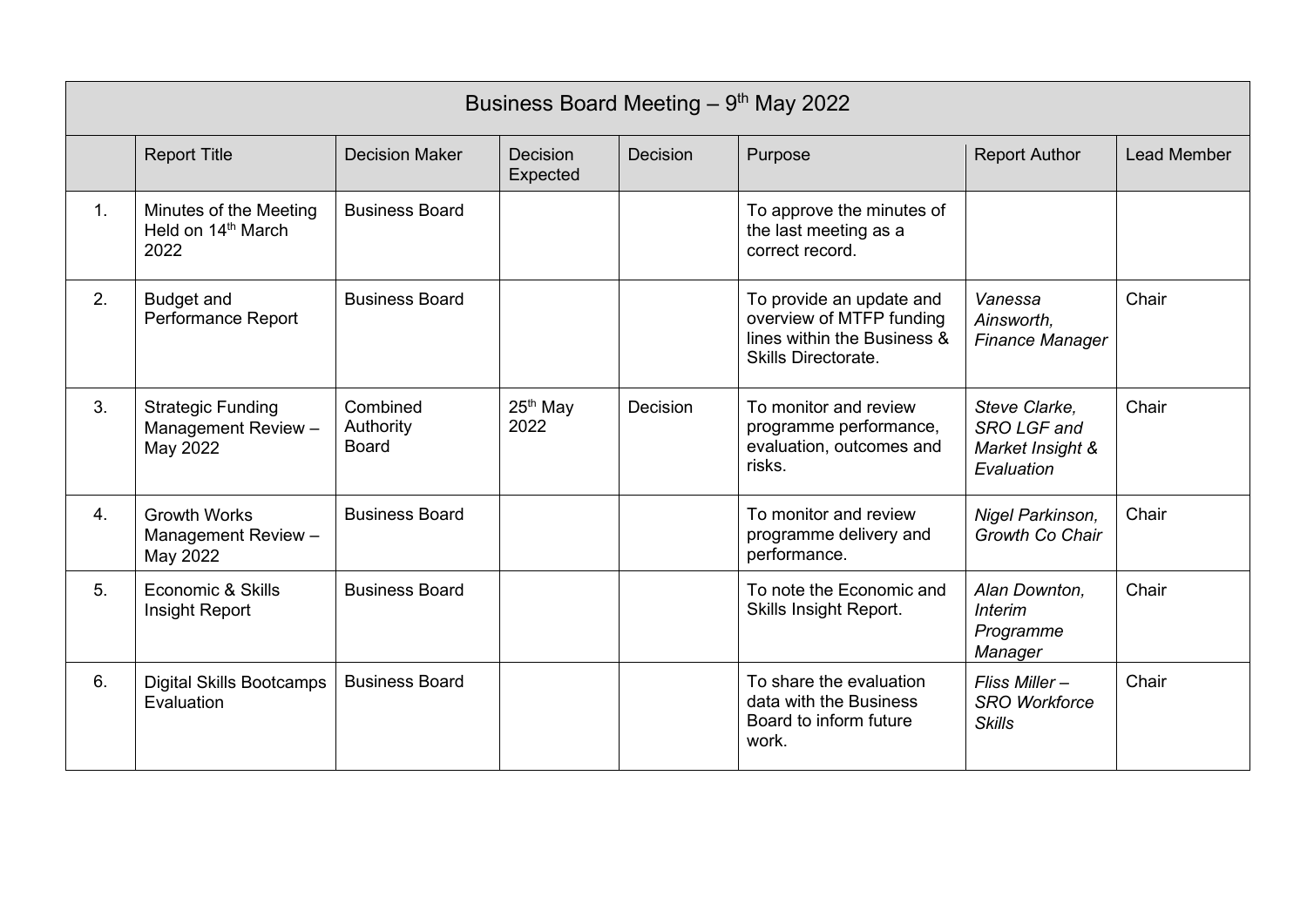| 7 <sub>1</sub> | <b>Nomination of Business</b><br><b>Board Representatives</b><br>for the Combined<br><b>Authority Board</b> | Combined<br><b>Authority Board</b> | $25th$ May<br>2022 | To nominate the Chair and<br>Vice-Chair to be a member<br>and substitute member of<br>the Combined Authority<br>Board for the municipal<br>year 2022/23.                 | Domenico Cirillo.<br><b>Business</b><br>Programmes &<br><b>Business Board</b><br>Manager | Chair |
|----------------|-------------------------------------------------------------------------------------------------------------|------------------------------------|--------------------|--------------------------------------------------------------------------------------------------------------------------------------------------------------------------|------------------------------------------------------------------------------------------|-------|
| 8.             | <b>Business Board Annual</b><br><b>Report and Delivery</b><br>Plan                                          | Combined<br><b>Authority Board</b> | $25th$ May<br>2022 | To approve the Business<br><b>Board Annual Report for</b><br>2021-22 and Annual<br>Delivery Plan for 2022-23.                                                            | Domenico Cirillo.<br><b>Business</b><br>Programmes &<br><b>Business Board</b><br>Manager | Chair |
| 9.             | <b>Business Board</b><br>Expenses and<br>Allowances 2021-22                                                 | <b>Business Board</b>              |                    | To report on the<br>remuneration and<br>expenses paid to private<br>sector members for 2021-<br>22 under the Business<br><b>Board Expenses and</b><br>Allowances Scheme. | Domenico Cirillo,<br><b>Business</b><br>Programmes &<br><b>Business Board</b><br>Manager | Chair |
| 10.            | <b>Forward Plan</b>                                                                                         | <b>Business Board</b>              |                    | To note the Forward Plan.                                                                                                                                                | Monitoring<br>Officer for<br>Combined<br>Authority                                       | Chair |